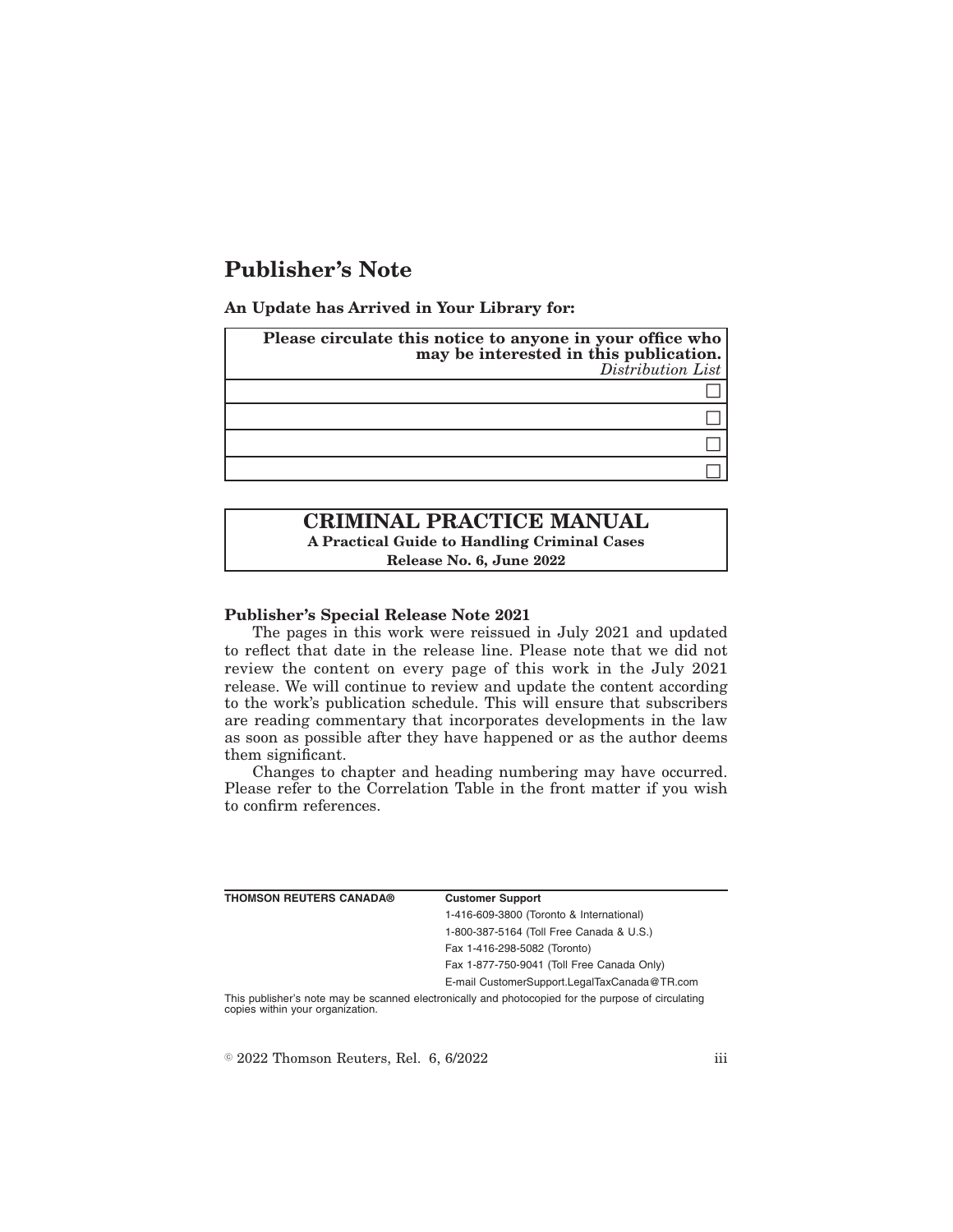This manual will assist the criminal law practitioner, whether defence counsel, Crown counsel, judge or law enforcement officer, with a quick understanding and approach to frequently encountered problems. Topics covered include statutory interpretation, investigation, rights and powers; the trial process — from investigation to trial; evidence, legislative compliance with the Constitution, and appeals.

This release features valuable updates to the case law and commentary in Chapter 1 (Commission of Alleged Offence), Chapter 2 (Investigation), Chapter 3 (The Trial Process — From Investigation to Trial), and Chapter 4 (Evidence).

## **Case Law Highlights**

E **Commission of the Alleged Offence — The Scope of Criminal Liability — How Can a Person be Criminally Responsible? — Aiding: Abetting — Section 21(1)(c) — Abetting:** Whether the accused was a party, as either aider or abetter, to the co-accused's offences for assisting the coaccused by obtaining a handgun and for providing words of encouragement to the co-accused in advance of the shooting. Court considered the law of abetting and found that any act, gesture or words spoken before or during an offence, which have the effect of encouraging the principal will constitute the *actus reus* of abetting. This conduct will establish criminal liability where it is accompanied by the requisite *mens rea* of intent and knowledge. Although abetting can be established both by actions or words, the appeal concerned abetting through the use of words alone. The general principle gleaned from the quoted cases was that, there is no threshold for what types of words might constitute abetting; it is the *context and circumstances* of the discussion that is most important. As such, the analysis will be highly fact specific. The analysis in all cases must be on whether the words or acts amounted to encouragement. When examining words as the basis of establishing abetting, there does not appear to be a threshold of what type of words will constitute encouragement. The context of the situation is most significant for determining liability. A wide range of words may establish liability. As a result, the question of whether the *actus reus* of abetting is established should not be limited to an assessment of the words alone, but should also include a consideration of the surrounding circumstances, such as the manner in which the words were communicated and the relationship between the speaker and receiver. This may include any actions accompanying the words, the tone and vernacular of the words, the literal or figurative meaning of the words and other indications of what the speaker meant to convey.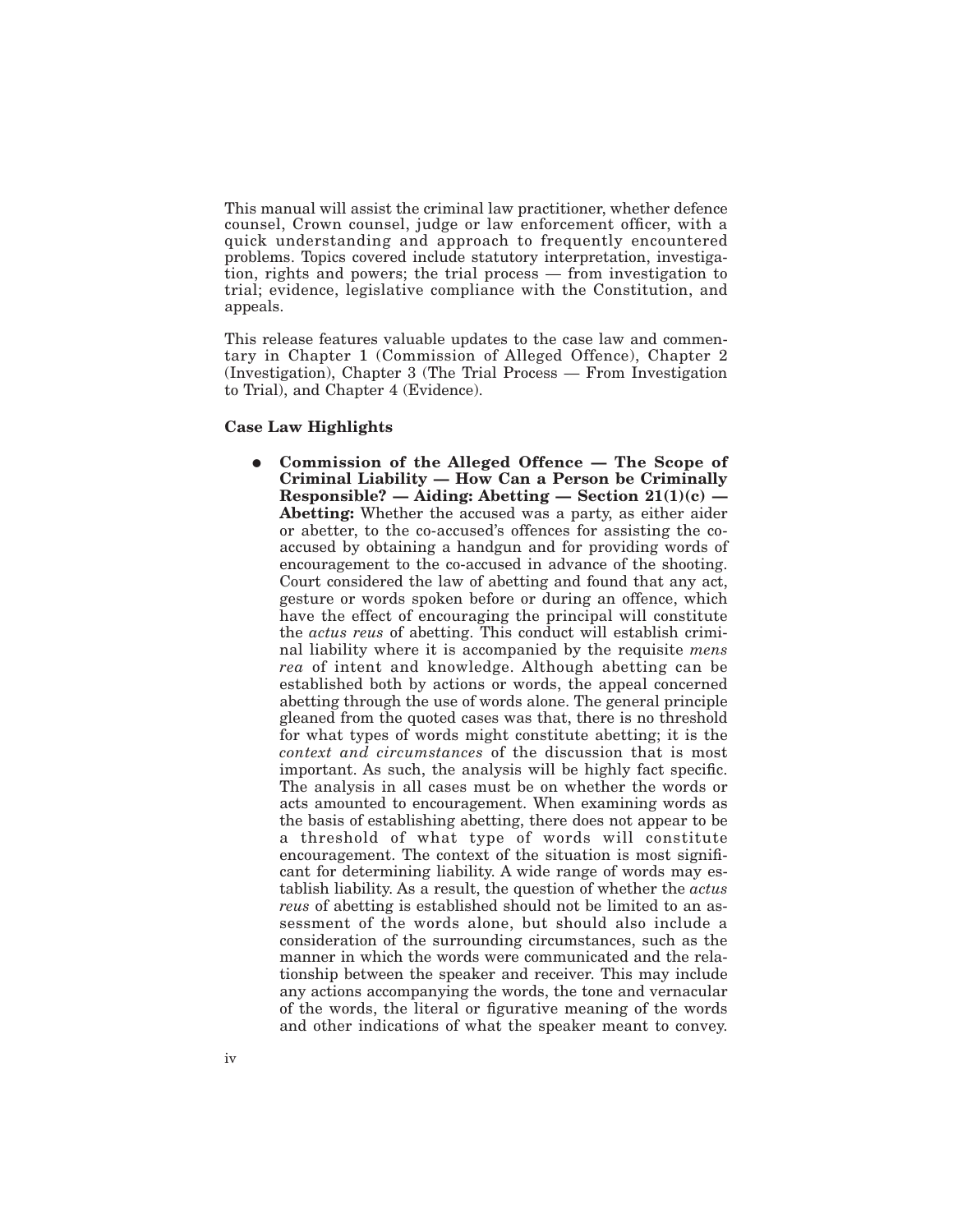For example, a parent who implores a child not to take illegal street drugs, but if they do they should carry the life-saving, opioid-overdose medication Narcan, should not be charged with abetting possession of a controlled substance: *R. v. Ouellette*, 2022 ABCA 40, 2022 CarswellAlta 354 (Alta. C.A.).

- E **Investigation: Rights and Powers Powers of the State — Power of Search or Seizure — Attacking a Search or Seizure on the Basis of its Execution: Bringing the Section 8 Challenge; Other Challenges to Searches — The Section 8 Challenge: Attacking a Search or Seizure on the Basis of Its Execution:** There were insufficient grounds to authorize a nighttime search of the accused's residence, and the judicial justice could not have engaged in the balancing process required to assess the reasonableness of the nighttime search. The fact the residence was known to be occupied was not a factor favouring a nighttime search. The only relevant factor in the ITO was the fact there was an ongoing attempt to sell the necklace. However, the evidence was that the necklace had been listed for sale online for days without success thus quelling the urgency. The warrant was found to be invalid. Despite its invalidity, the Court found in balancing the seriousness of the state conduct, the seriousness of the infringement of *Charter* rights, and the impact upon society's interest in adjudication, it was the exclusion of the evidence, rather than its admission, that would bring the administration of justice into disrepute: *R. v. Carstairs*, 2022 BCCA 69, 2022 CarswellBC 436 (B.C.C.A.).
- E **The Trial Process From Investigation to Trial The Trial — Voir Dire: Evidence; Verdict; Motions — Voir Dire:** Trial judge erred in not holding a *voir dire* to determine the voluntariness of the accused's statement to the police. Although defence counsel waived a *voir dire* on voluntariness, the Court found the waiver was not valid, and there were sufficient red flags with respect to voluntariness, including the accused's epileptic seizure prior to giving his statement, his lack of memory, and his belief that he had no choice and would be detained if he did not give a statement, that the judge should have declared a *voir dire*: *R. v. S.C.C.*, 2022 YKCA 2, 2022 CarswellYukon 6 (Yuk. C.A.).
- Evidence Character Evidence Similar Fact Evi**dence — General Principles:** Rather than determining whether evidence of the prior assault had probative value, the trial judge moved directly to consideration of whether its assumed probative value outweighed its prejudicial effect. There was no indication that the trial judge asked a preliminary question of whether evidence of a prior attack amounted to evidence going to planning or deliberation of killing the deceased. Aggressiveness and animosity demonstrated by the accused toward the second assault were not probative of plan-

 $\degree$  2022 Thomson Reuters, Rel. 6, 6/2022 v